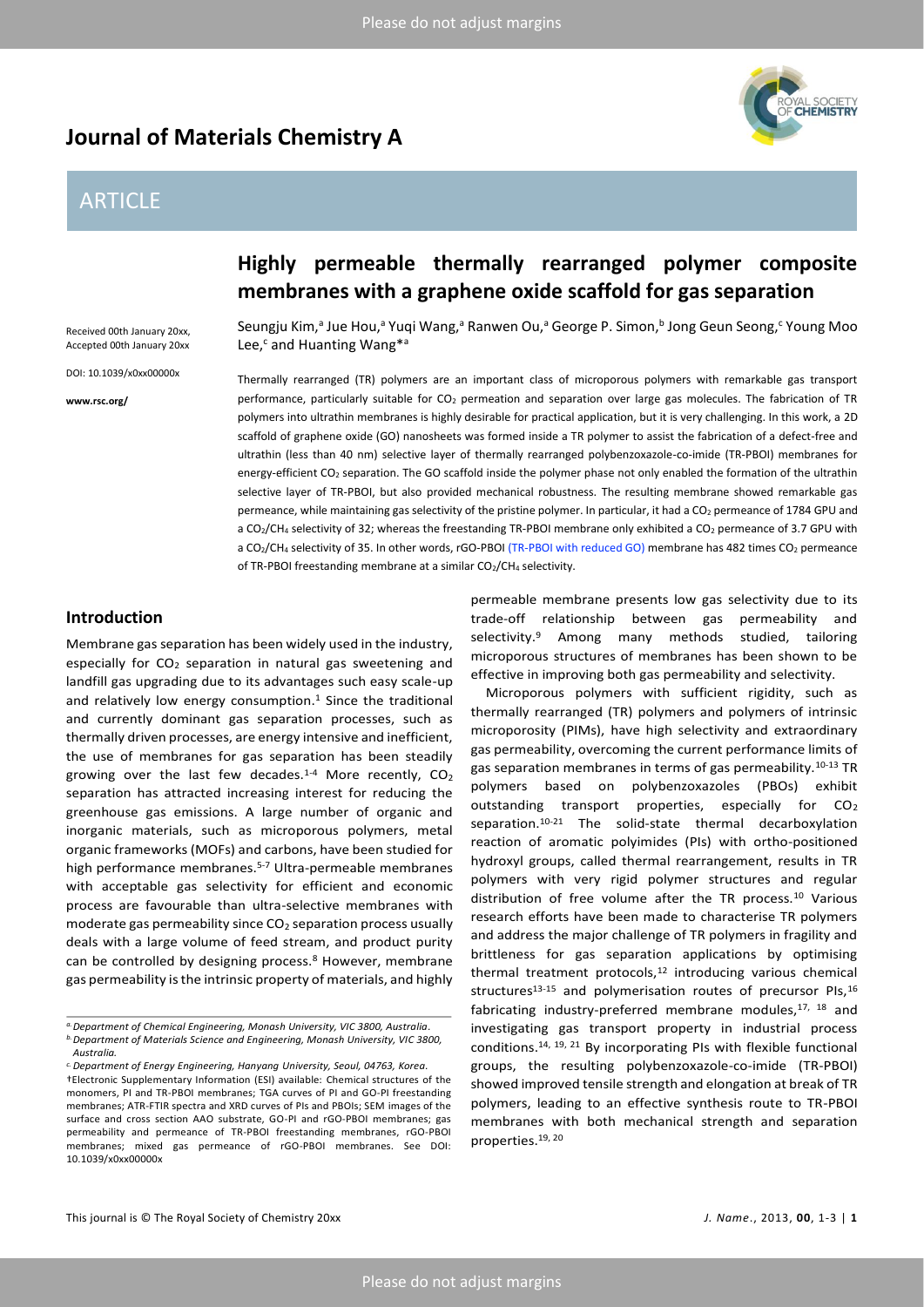The fabrication of ultrathin membrane is required to enable the high productivity in a membrane process due to decreased gas transport resistance of the membrane layer. Although various membranes with high gas permeability and high selectivity have been reported, only traditional polymers such as PIs, polysulfone (PSf), or cellulose acetates (CA) have been employed to fabricate hollow-fibre or spiral-wound membrane modules. This is because large-scale fabrication of asymmetric or composite membranes, such as hollow fibre, flat sheet, and thin film composite (TFC) membranes, with an ultrathin selective layer is challenging.<sup>5</sup> TFC membranes comprising a thin selective layer on a porous supporting layer are highly advantageous in membrane fabrication. This is because a polymeric or inorganic supporting layer provides mechanical strength required for high-pressure operation and reduces the membrane cost, and a thin selective layer of an advanced membrane material enables fast and selective transport of target molecules with a minimal amount of materials for membrane fabrication. A selective layer is deposited on the porous substrate by using various methods including conventional coating, such as spin-coating, filtration or casting of precursor solution, direct interfacial polymerisation of monomers, or secondary growth of MOFs using the interfacial synthesis on the semi-permeable barrier.<sup>22-25</sup> However, the thickness has been limited to few hundred nanometres because when reducing a layer thickness less than 100 nm, a layer tends to be defective, which significantly decreases gas selectivity.<sup>26</sup> Polyamide (PA) composite membrane with a defect-free selective layer less than 50 nm have been developed by interfacial polymerization, but its application is only limited to liquid separation due to its low performance in gas separation.<sup>24</sup>

Recently, highly ordered nanochannels derived from fewlayered graphene, graphene oxide (GO) or two-dimensional (2D) MOFs have provided unique molecular transport for membrane-based applications such as ion separation, nanofiltration, and gas separation.25-28 The interlayered nanochannels between 2D nanosheets with an atomic-level thickness enable the fast and precise molecular transport as well as mechanical strength, making them suitable for membrane applications. GO nanosheets, as membrane materials, are covalently crosslinked with organic linkers or incorporated into crosslinked polymer network to enhance the selective transport of small molecules and reduce swelling behaviour of GO.23, 29, 30 However, the application of GO as a 2D scaffold for fabrication of ultrathin nanocomposite membranes for gas separation has not been reported.

In this work, we report for the first time the fabrication of ultrathin TR-PBOI membranes for gas separation by using GO scaffolds to improve the processibility of TR-PBOI and reduced its thickness to less than 40 nm. The resulting membranes exhibit the similar gas selectivity to the pristine TR-PBOI membranes, but greatly enhanced gas permeance. This method is highly promising for processing other polymer materials into ultrathin selective TFC membranes to boost their gas permeance for practical gas separation applications.

#### **Experimental**

**Materials:** For GO synthesis, graphite powder, sodium nitrate (NaNO3), and potassium permanganate (KMnO4) were purchased from Sigma-Aldrich (St Louis, MO) and used without further purification. Hydrogen peroxide  $(H_2O_2)$ , sulfuric acid (H2SO4), hydrochloric acid (HCl) were purchased from Ajax Finechem (Taren Point, Australia) and used without further purification. For polymer synthesis, 3,3'-dihydroxyl-4,4' diaminobiphenyl (HAB) was purchased from Wakayama Seika Kogyo (Wakayama, Japan) and 2,4,6-trimethyl-mphylenediamine (DAM) was obtained from Chemtec (China, purified by sublimation, twice and stored under argon). All diamines were dried in an oven at 40°C with vacuum, overnight prior to the synthesis. 4,4'-(hexafluoroisopropylidene) diphthalic anhydride (6FDA) was purchased from Daikin Industries (Osaka, Japan) and dried in a vacuum oven at 100°C overnight to prevent cleavage of anhydride functional groups. N-Methyl-2-pyrrolidinone (NMP), o-xylene, methanol, and tetrahydrofuran (THF) were purchased from Sigma-Aldrich, and used as received. Porous anodic aluminum oxide (AAO) discs with 100 nm pores and a diameter of 13 mm (WhatmanTM) were obtained from GE healthcare (Little Chalfont, UK) and used as support.

**GO synthesis:** GO was synthesized from graphite powder using a modified Hummers' method.<sup>31</sup> Concentrated sulfuric acid (60 ml) was added to a mixture of graphite powder (2.5 g) and sodium nitrate (1.25 g) in an ice bath, then stirred for 30 min. Potassium permanganate (7.5 g) was slowly added and stirred in the ice bath for 2 h, then the solution changed from black to dark green. The solution was stirred for 12 h and deionised (DI) water (135 ml) was added, then stirred for 12 h. After adding hydrogen peroxide solution (30 wt%, 25 ml) and DI water (800 ml) the solution was stirred for 2 h. The resulting solution included GO and unreacted graphite, then GO was purified by centrifuge at 8,000 rpm, then washed with hydrochloric acid (5 wt%, 500 ml). After dialysis for a week to remove acid in solution, the GO solution was centrifuged at 9,800 rpm for 30 min to remove residual graphite and obtained in 3.8 mg m $l^{-1}$  in water.

**Polymer synthesis:** Precursor copolymer of poly(amic acid) (PAA) was prepared from 6FDA with HAB and DAM as monomers using our previously reported procedure.<sup>32</sup> In a three-neck round-bottomed flask, 10 mmol of each diamine, DAM (1.5022 g) and HAB (2.1624 g), was sequentially dissolved in 20 ml of NMP under a nitrogen atmosphere and cooled in an ice bath. 20 mmol of 6FDA (8.8848 g) and 20 ml of NMP were then added to the flask. The mixture was vigorously stirred for more than 12 h, then a yellowish PAA solution was obtained. After that, 40 ml of o-xylene was added to the mixture as an azeotropic agent to prepare polyimides (PIs). The solution was heated up to 180°C under reflux for at least 12 h. Dean-Stark trap was used for the reflux. The resultant viscous and darkbrownish solution was cooled at room temperature and precipitated into a mixture of methanol and water (2L, Vol:Vol=1:3). The fibrous polymer precipitate was filtered and washed, with the methanol/water mixture more than five times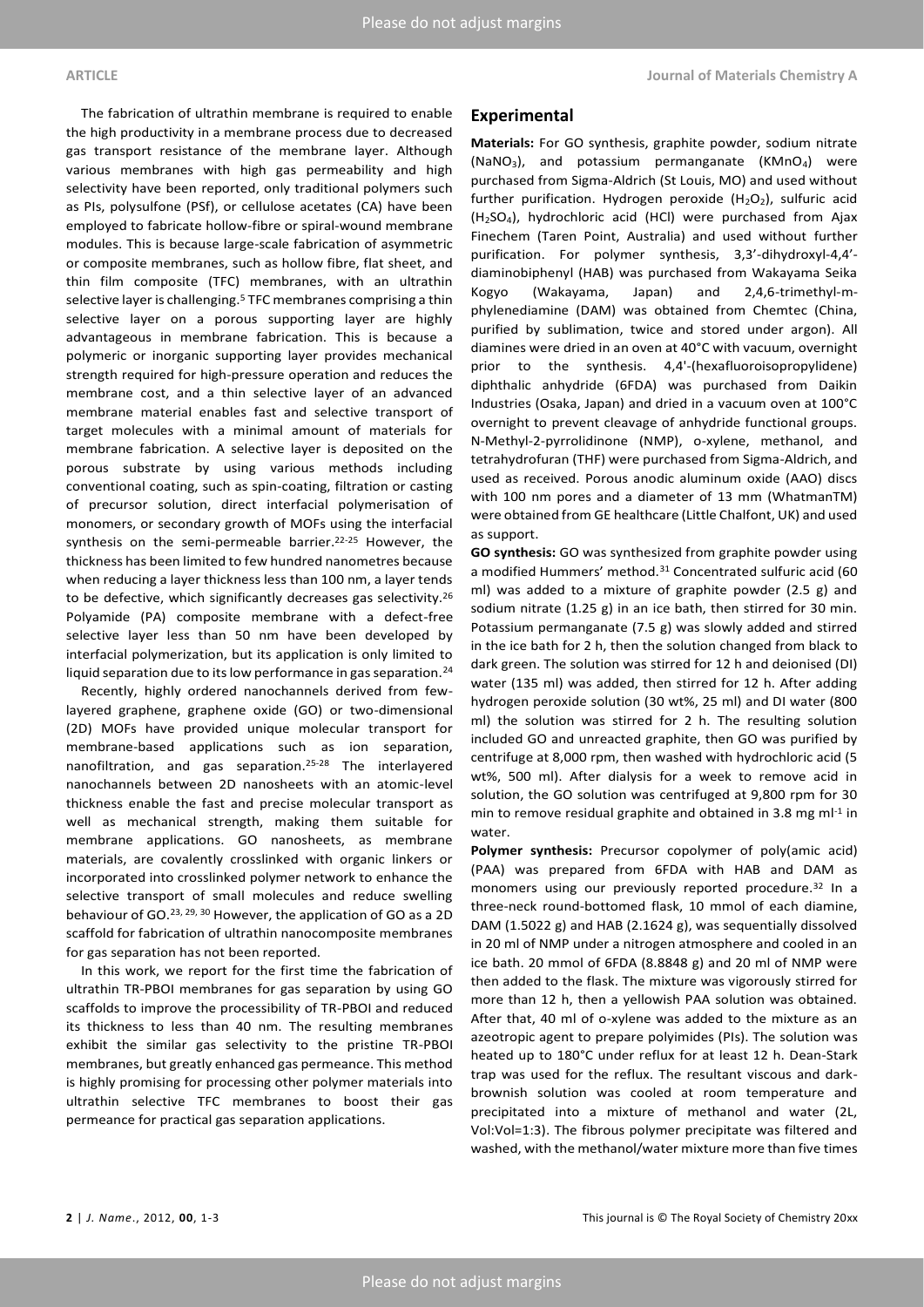#### **Journal of Materials Chemistry A ARTICLE**

to remove residue reactants. PI powders were then dried at 120°C in a vacuum oven before use.

**Membrane fabrication:** The precursor solution for spin-coating included PIs and GO in THF. First, GO aqueous solution was freeze dried and re-dispersed in THF by sonication for 4 h and PI powder was dissolved under magnetic stirring in the solution. The weight ratio of GO and PI in the precursor solution was set to 2.0/100 (GO/PI) and the weight of total solid (GO-PI) in THF was controlled from 1.0 to 5.0%, and then the weight ratio between GO and PI was varied in the range of 0.5/100 to 2.4/100 (GO/PI) to optimise the fabrication process. The resulting membranes were denoted as GO-PI-X for precursors and rGO-PBOI-X for TR polymers, where X represents the weight ratio of GO to PI (X/100). The AAO substrate was set on a spin coater (WS-650-23B, Laurell Technologies Corporation, PA, USA), 0.5 ml of the precursor solution was spin-coated for 30 seconds at a controlled spinning rate of between 700 to 2,500 rpm, and then the membrane was placed in a convection oven (Thermal fisher, Scoresby, Australia) at 70°C for 2 h to completely dry a residual solvent. For characterising thermal stability of PIs and GO-PIs, freestanding membranes with thickness of 50 μm were prepared by casting of the solution in THF (10 wt%) and drying at 70°C for 12 h under vacuum. The PI and GO-PI membranes were thermally converted to thermally rearranged polybenzoxazole-co-imide (TR-PBOI) and reduced graphene oxide and TR-PBOI (rGO-PBOI) membranes in a tubular furnace at 425°C for 30 min under argon atmosphere.

**Characterization:** The morphology of the membranes was investigated with a field emission scanning electron microscope (FE-SEM, Nova NanoSEM 450, FEI, Hillsboro, OR). The chemical structure was analysed by Attenuated total reflectance Fourier transform infrared spectroscopy (ATR-FTIR, Spectrum 100, Perkin Elmer, Waltham, MA). The crystalline structure was determined by using an X-ray diffraction technique (XRD, Miniflex 600 X-ray diffractometer, Rigaku, Japan). Thermal stability and thermal rearrangement conditions were characterised by Thermogravimetric analysis (TGA, Pyris STA6000, Perkin Elmer, Waltham, MA).

**Gas permeation measurements:** The single gas permeation properties were measured by constant-volume and variouspressure method, so-called the "time-lag method" at room temperature using an in-house built apparatus. The membranes were carefully measured for their area and thickness, and three membrane samples were prepared and tested to minimized experimental errors. For the five types of representative small gases including  $H_2$ , CO<sub>2</sub>, O<sub>2</sub>, N<sub>2</sub>, and CH<sub>4</sub>, the feed side was maintained at 760 mmHg and the permeate side was under vacuum conditions. During measurement, the pressure at the permeate side was increased from 0 to 2 mmHg and continuously recorded by a pressure transducer of MKS Seris 901 Transducer (Andover, MA) on computer. For the binary mixed gas separation, the flow rate of feed gas was fixed at 10 ml min-1 for each gas (1:1 mixture) and the flow rate of sweep gas was fixed at 50 ml min-1 . The gas composition was analyzed by a gas chromatography using SRI 8610C (Torrance, CA) with argon as a carrier and a sweep gas at room temperature. We have previously reported the details of the experimental

setup.<sup>33</sup> The gas permeability coefficients were obtained from the pressure increase ratio at the permeate side as a function of operation time and calculated by the following equation:

$$
P = \left(\frac{VT_0l}{p_0T\Delta pA}\right)\frac{dp}{dt} \tag{1}
$$

where P (Barrer) is gas permeability, V (cm<sup>3</sup>) is the volume at permeate side, l (cm) is the membrane thickness, p (cmHg) is the pressure difference between the feed and the permeate, T  $(K)$  is the measurement temperature, A  $(cm<sup>2</sup>)$  is the effective membrane area,  $p_0$  and  $T_0$  are the standard pressure and temperature, and dp/dt is the rate of the pressure increase. The ideal selectivity for single gas permeation and the separation factor for mixed gas permeation were defined as the ratio of the gas permeability of two gas components.

### **Results and discussion**

Ultrathin TR-PBOI membrane was fabricated by formation of a thin layer of precursor GO and PI (GO-PI) on a porous inorganic substrate and subsequent thermal rearrangement, as schematically illustrated in **Fig. 1**. The PI in copolymer structure with flexible and rigid functional groups was chosen because its TR-PBOI membrane exhibited high gas permeability and mechanical property. The PI was prepared using a conventional condensation reaction for poly(amic acid) synthesis and the following azeotropic imidization as their chemical structures were described in Fig. S1.<sup>19</sup> The GO was synthesized from graphite powders by a modified Hummers' method.<sup>31</sup> For the fabrication of the composite membrane, the precursor solution containing PIs and GO in tetrahydrofuran (THF) was prepared and coated on an anodic aluminum oxide (AAO) substrate, and then the composite membrane of GO-PI was converted to reduced graphene oxide and TR-PBOI (rGO-PBOI) after the thermal rearrangement at 425°C for 30 min in an argon atmosphere. Thermal treatment at high temperature triggered decomposition of functional groups on GO and the GO became reduced.<sup>34</sup> Although there are no covalent bonds between PIs and GO, they are well mixed together in an organic solvent due to the low concentration used for spin-coating. Having hydroxyl groups on both GO and PIs also helped to improve uniformity of the membrane layer. Thermal rearrangement conditions were confirmed by thermogravimetric analysis (TGA) of freestanding PI and GO-PI membranes, investigating thermal rearrangement temperature described in Fig. S2 and duration time for 100% conversion from PI to TR-PBOI.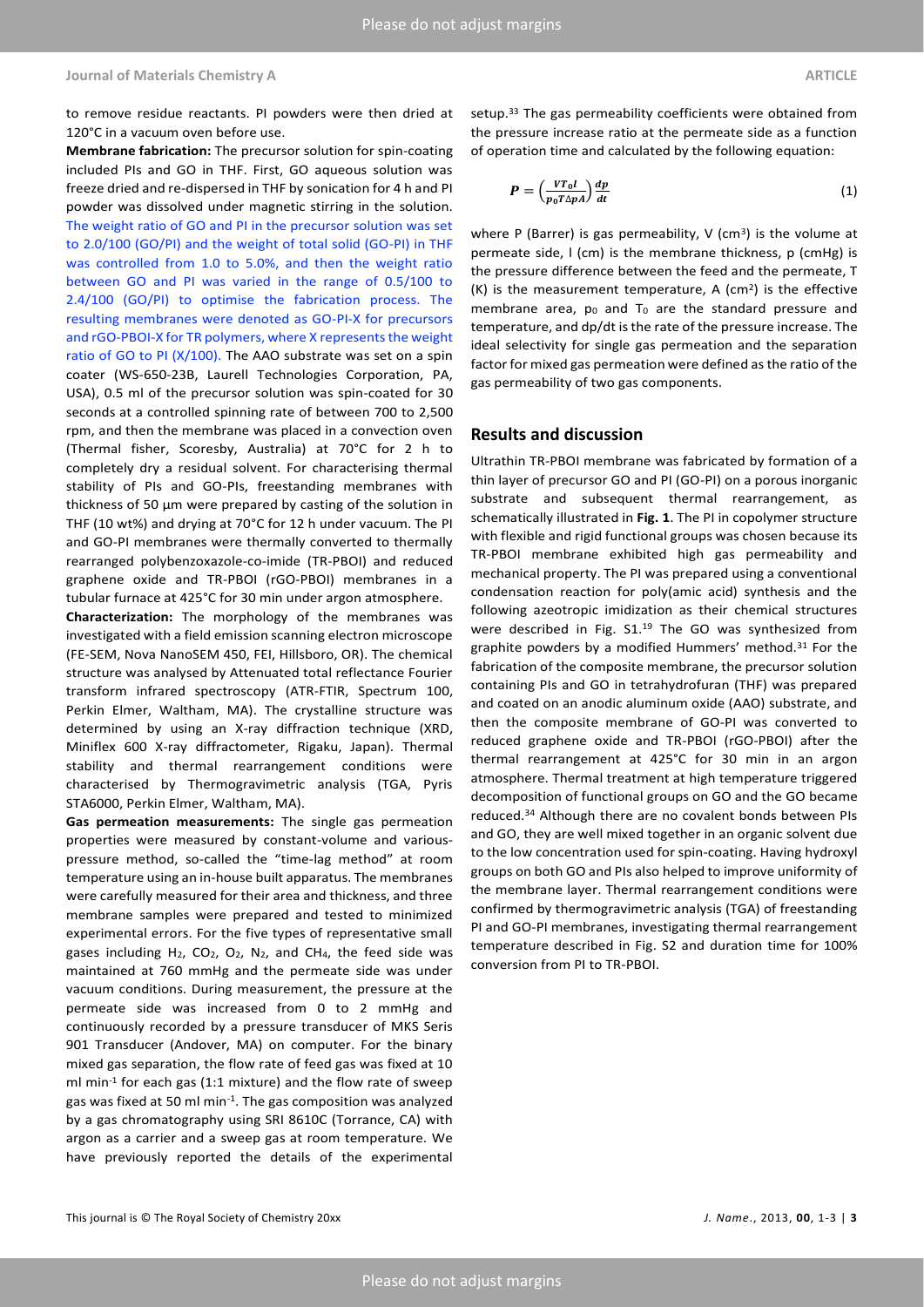#### **ARTICLE Journal of Materials Chemistry A**





**Fig. 1** Schematic of the polymer-GO composite membranes.

TR process is thermal reaction in solid state where nonporous PI is transferred to a microporous PBO structure. The completeness of the chemical conversion was confirmed by Attenuated total reflectance Fourier transform infrared spectroscopy (ATR-FTIR) spectra (Fig. S3) where a broad band of hydroxyl groups (3375 cm-1 ) in GO-PI disappeared and a typical band of benzoxazoles (1558 cm<sup>-1</sup>) appeared when converted to rGO-PBOI. The TR polymer was not influenced much by a small amount of GO in the precursor in terms of thermal stability and crystalline properties. As investigated by TGA and X-ray diffraction (XRD) in Fig. S2 and Fig. S4, TGA curves and XRD patterns of samples were almost identical. Therefore, the same TR protocol was used for GO-PI membranes. For GO nanosheets or GO-based membranes including GO-polymer composite membranes, a sharp peak at 8.5° was observed in XRD patterns, which represents the d-spacing of 1.04 nm between GO laminates. <sup>35</sup> However, no peak at 8.5° was observed for GO-PIs and rGO-PBOIs because well-dispersed GO nanosheets were mixed with polymers in solution and few layered GO nanosheets were stayed in the polymer phase as scaffolds. The broad XRD patterns for PI or PBOI were observed with the average d-spacing of 0.55 nm or 0.59 nm, respectively.

The morphology of the rGO-PBOI membrane on the AAO substrate was investigated by scanning electron microscopy (SEM). As shown in Fig. S5, small pores sized in average 100 nm on AAO were uniformly distributed. After coating of the GO-PI layer and subsequent thermal rearrangement, the rGO-PBOI layer was formed and no defect on the surface was found in the SEM image of rGO-PBOI-2.0 membranes (**Fig. 2a**). The GO-PI solutions in THF at low concentrations ranged from 1.0 to 5.0 wt% were used for spin-coating at 1000 rpm for 30 s to prepare a thin polymer layer. The choice of volatile solvent helped remove defects on the membrane and the low concentration helped significantly reduce the layer thickness. The effect of concentration on the membrane thickness was studied, as shown in SEM images in Fig. 2b-d. When the membrane was prepared from 5.0 wt% solution, the effective layer with about 85 nm thickness was observed (Fig. 2b). The thickness was significantly reduced to 35 nm when using a lower concentration of 1.5 wt% (Fig. 2d). The use of low concentration decreased amount of GO-PI for coating, the resulting membranes had a thinner membrane layer. However, the

membrane prepared from 1.0 wt% solution was defected as the membrane layer was too thin and not fully covered with small cracks on the surface. The morphology of the GO-PI membrane did not change during thermal rearrangement, and the crosssectional SEM images (Fig. S6) were almost identical between GO-PI and rGO-PBOI membranes.



**Fig. 2** SEM images of rGO-PBOI-2.0 membranes prepared from the solution in THF with a concentration of (a), (b) 5.0 wt%, (c) 2.0 wt%, and (d) 1.5 wt%.

The gas transport properties of the rGO-PBOI composite membranes were investigated by the constantvolume/variable-pressure method for single gas ( $H_2$ , CO<sub>2</sub>, O<sub>2</sub>, N<sub>2</sub> and CH4) and the constant-pressure/variable-volume method for mixed gas (binary mixed gases of  $CO<sub>2</sub>/N<sub>2</sub>$  and  $CO<sub>2</sub>/CH<sub>4</sub>$  (1:1 mixture)) permeation measurement.36-38 Table S1 presents the single gas permeability and permeance of TR-PBOI freestanding membrane, which possesses high  $H_2$  and  $CO_2$  permeabilities, 203 and 185 Barrers, respectively (1 Barrer =  $10^{-10}$  cm<sup>3</sup>(STP)  $cm/cm<sup>2</sup>$  s cmHg), and a high  $CO<sub>2</sub>/CH<sub>4</sub>$  selectivity of 35. However, given a membrane thickness of 50  $\mu$ m, gas permeance is calculated to be 4.1 and 3.7 GPU for  $H_2$  and  $CO_2$ , respectively (1 GPU =  $10^{-6}$  cm<sup>3</sup>(STP)/cm<sup>2</sup> s cmHg =  $3.35 \times 10^{-10}$  mol/m<sup>2</sup> s Pa). Single gas permeances of rGO-PBOI membranes prepared under various conditions are shown in **Fig. 3**. Gas permeation unit (GPU) was used to present gas permeance, where membranes with a thinner layer exhibited higher gas permeance, although the same membrane material is used. The use of a low concentration of the precursor solution significantly reduced thickness of the membrane selective layer; and the resulting rGO-PBOI-2.0 membranes exhibited gradually increased gas permeance for all gases as shown in Fig. 3a. When the membrane was prepared from the 5.0 wt% solution, the rGO-PBOI-2.0 membrane had a CO<sub>2</sub> permeance of 380 GPU with a  $CO<sub>2</sub>/CH<sub>4</sub>$  selectivity of 38. The  $CO<sub>2</sub>$  permeance was increased to 1149 GPU when the membrane was prepared from the 1.5 wt% solution, while its  $CO<sub>2</sub>/CH<sub>4</sub>$  selectivity remained similar (39). It is clear that the thinner selective layer has the same quality (no defects) as the thicker one, demonstrating that GO plays a key role in the membrane formation. The effect of GO contents on gas permeance of rGO-PBOI membranes was investigated when the GO/PI weight ratio was varied from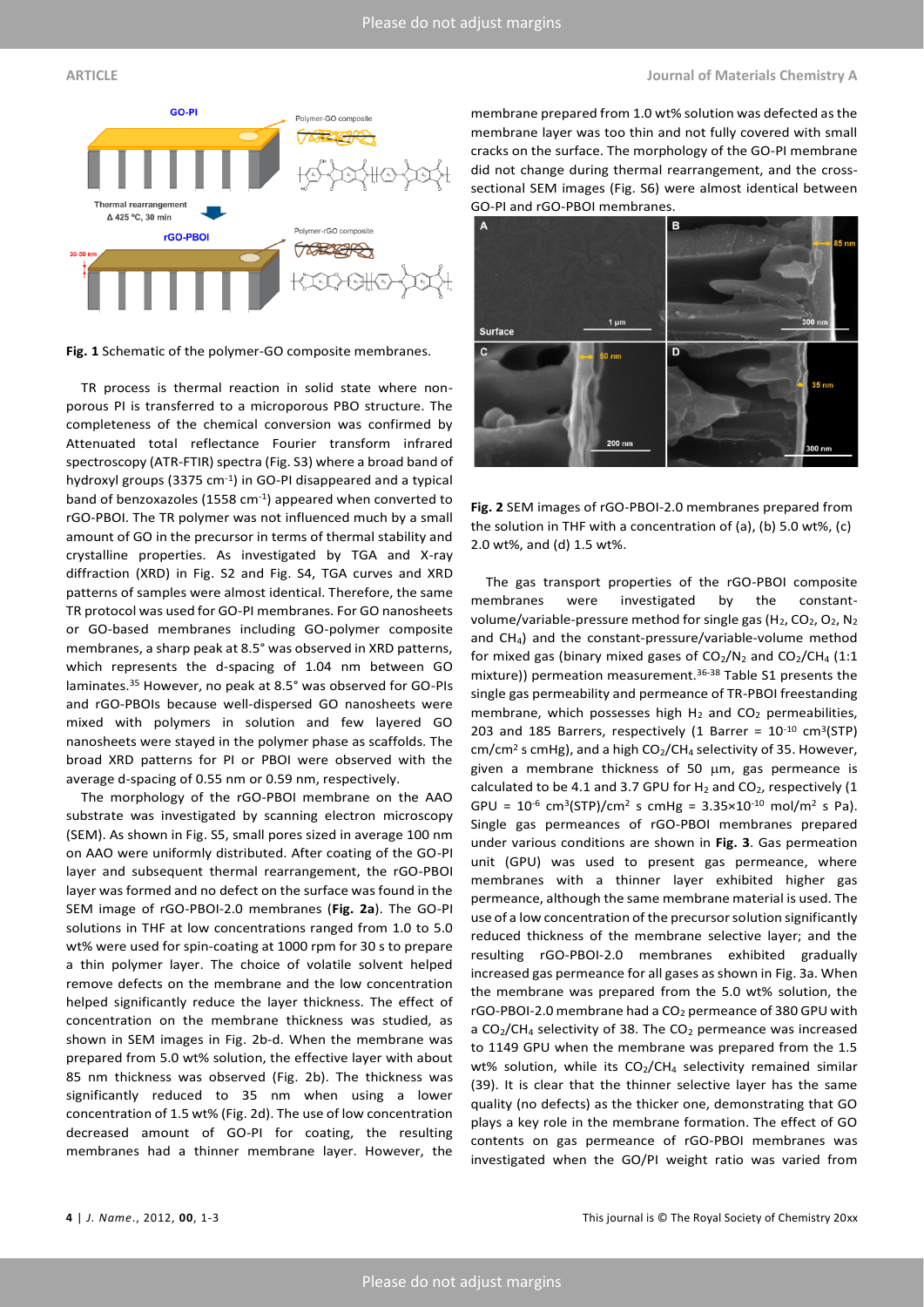#### **Journal of Materials Chemistry A ARTICLE**

0.5/100 to 2.4/100 at a fixed solution centration of 1.5 wt%. As shown in Fig. 3b, gas permeance of all gases decreased and gas selectivity for some gases slightly increased with increasing GO/PI ratio. Note that rGO-PBOI-0.5 membranes did not exhibit gas separation property, because GO ratio of 0.5/100 was too small and thus a defective layer was formed. rGO-PBOI-2.2 membranes exhibited  $CO<sub>2</sub>$  permeance of 872 GPU and  $CO<sub>2</sub>/CH<sub>4</sub>$ selectivity of 43, and rGO-PBOI-1.0 membrane had CO<sub>2</sub> permeance of 1784 GPU and CO<sub>2</sub>/CH<sub>4</sub> selectivity of 32.4. The permeance increase by reducing membrane thickness is remarkable as TR-PBOI freestanding membrane exhibits only 3.7 GPU for  $CO<sub>2</sub>$ , whereas  $CO<sub>2</sub>$  permeance of rGO-PBOI membrane is 1784 GPU; in other words, rGO-PBOI membrane has 482 times CO<sub>2</sub> permeance of TR-PBOI freestanding membrane at a similar CO<sub>2</sub>/CH<sub>4</sub> selectivity. Impermeable GO (or rGO) nanosheets dispersed in the polymer phase also increase gas permeation resistance, resulting in a decrease in gas permeance of rGO-PBOI membranes. However, when the amount of GO is too small, no continuous scaffolds are formed, leading to a defective TR layer, and lower gas selectivity. These high  $CO<sub>2</sub>$  permeance and  $CO<sub>2</sub>/CH<sub>4</sub>$  selectivity are highly advantageous for practical separation processes such as natural gas treatment, since the high flux (high permeance) ensures high productivity. Moreover, high CO<sub>2</sub>/N<sub>2</sub> selectivity of 17.7 for rGO-PBIO-1.0 membranes is very promising for postcombustion CO<sup>2</sup> capture process. The rGO-PBOI membranes were prepared by varying the spinning rate between 700 to 2,500 rpm in the spin-coating process to investigate the effect of spinning rate on gas permeance. The spinning rate can be a significant factor in determining the thickness and uniformity of polymer coating layers because of different centrifugal force to spread the coating solution.<sup>39</sup> As shown in Fig. 3c, gas permeance of rGO-PBOI-2.0 membrane slightly increased when a high spinning rate was used, but the difference was small. Since a volatile THF was used as a solvent, the spinning rate around 1,000 rpm was enough to form a thin and defect-free layer and the high spinning rate did not further affect the formation of rGO-PBOI membrane. Single gas permeance and ideal selectivity of rGO-PBOI membranes as a function of gas molecular kinetic diameter and a GO/PI ratio are shown in Fig. 3d and Table S2. TR polymers are capable of gas transport and separation based on precisely tuned pore sizes for  $CO<sub>2</sub>$ transport in the rigid polymer phases.<sup>10</sup> Therefore, the gas permeance gradually decreased with increasing kinetic diameter of gas molecule (i.e., larger gas molecules such as  $O_2$ ,  $N_2$ , and CH<sub>4</sub>).





**Fig. 3** Gas permeance of rGO-PBOI membranes as a function of (a) precursor solution concentration, (b) GO/PI ratio, (c) coating spinning rate, and (d) gas molecular kinetic diameter.

Equimolar binary gas mixtures of  $CO_2/CH_4$  and  $CO_2/N_2$  were used to evaluate  $CO<sub>2</sub>$  gas separation properties, and the results are summarized in Table S3. For polymer membranes, gas permeability and selectivity from mixed gas experiments often increase or decrease due to competitive gas permeation from gas mixture and plasticization effects for condensable gases.<sup>21</sup> In the case of rGO-PBOI membranes, the difference in  $CO<sub>2</sub>$ permeance between single and mixed gas measurements was quite small, less than  $1\%$  CO<sub>2</sub>/CH<sub>4</sub> or CO<sub>2</sub>/N<sub>2</sub> However, the selectivity for both  $CO_2/CH_4$  and  $CO_2/N_2$  slightly increased from 32.4 and 17.7 to 35.1 and 18.2, respectively. Gas transport through polymer phase is dominated by solution-diffusion mechanism where gas sorption and diffusion are involved in transport of gas molecules.<sup>38</sup> CO<sub>2</sub> as a condensable gas with high gas solubility in polymer phase effectively blocks transport of other gases during mixed gas permeation. Selectivity increases in  $CO_2$  - CH<sub>4</sub> pair is higher than  $CO_2$  - N<sub>2</sub> pair, meaning that transport of CH<sub>4</sub> is slowed down by CO<sub>2</sub> as CH<sub>4</sub> transport is dependent on both gas sorption and diffusion, whereas  $N_2$ transport is dominated by gas diffusion.

CO<sup>2</sup> permeance and selectivity of rGO-PBOI membranes for CO2/CH<sup>4</sup> and CO2/N<sup>2</sup> are shown in **Fig. 4** with a comparison of highly CO<sub>2</sub> permeable membranes reported in the literature. Various membrane materials, such as TR-polymers, 17, 40 poly(butylene terephthalate)-poly(ethylene oxide) copolymer (PBT-PEG),<sup>41</sup> PIM nanocomposites,<sup>42</sup> and Pebax®-Ionic liquid composites (Pebax/IL), $43$  have been prepared in a form of TFC and hollow fibre membrane. They presented either high gas permeance with low selectivity or high selectivity with low permeance because membranes with thin selective layer for high permeance tend to be defective. The relationship between gas permeability and selectivity is commonly used to evaluate gas transport properties of membrane materials.<sup>9</sup> This approach can also be applied for asymmetric membranes, such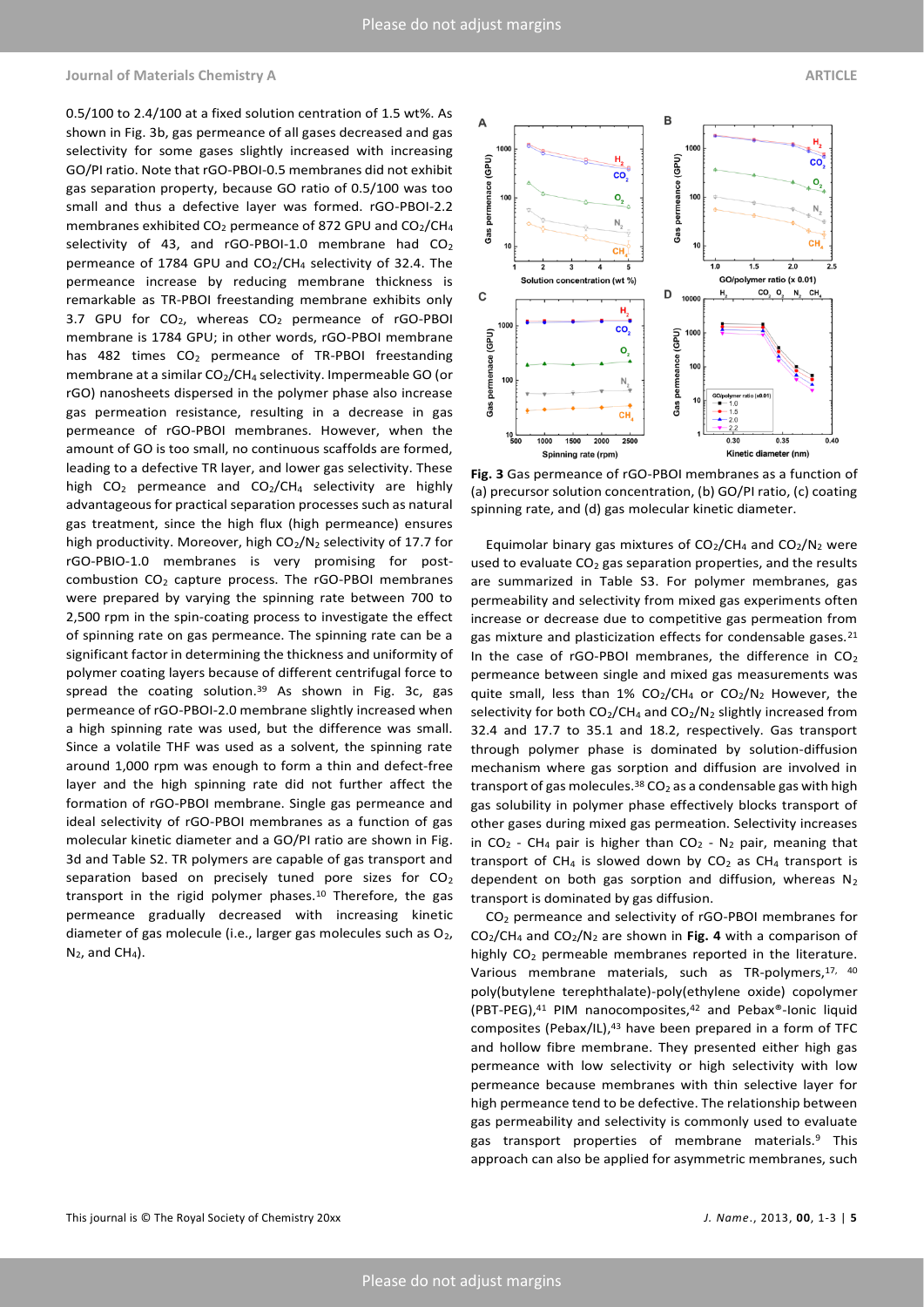membranes demonstrated higher CO<sub>2</sub> permeance as compared with other high-performance membranes. Especially, rGO-PBOI membranes presented a remarkable  $CO<sub>2</sub>/CH<sub>4</sub>$  separation performance since the gas permeation and separation properties of TR polymers are derived from its tuned cavity size and microporosity, where difference in kinetic diameters between CO<sub>2</sub> (3.3 Å) and CH<sub>4</sub> (3.8 Å) is larger than that of CO<sub>2</sub> and  $N_2$  (3.64 Å).



**Fig. 4** Gas permeance and selectivity of rGO-PBOI membranes from single gas experiments with a comparison to literature data (1: GO,<sup>28</sup> 2: TR-PBO,<sup>44</sup> 3: Crosslinked TR-PBOI,<sup>45</sup> 4: PBT-PEG,<sup>41</sup> 5: PIM,<sup>46</sup> 6: PIM-Matrimid® , <sup>46</sup> 7: Crosslinked PI,<sup>47</sup> 8: Pebax/IL<sup>48</sup>).

## **Conclusions**

In summary, we have developed a facile strategy for fabrication of ultrathin TR-PBOI membranes by spin-coating of the precursor solution of GO-PI on an inorganic substrate AAO and subsequent TR process at 425°C. GO was used as a scaffold in the TR polymer phase to form a defect-free membrane layer and thus reduce the selective layer thickness to about 35 nm. During TR heat treatment process, GO was also reduced to rGO, promoting interactions between two phases in the resulting rGO-PBOI membranes. The preparation parameters such as GO/polymer ratio in the precursor solution significantly influenced the gas transport performance of the resulting rGO-PBOI membrane. The rGO-PBOI membrane exhibited high CO<sub>2</sub> permeance of 1,784 GPU and  $CO<sub>2</sub>/CH<sub>4</sub>$  selectivity of 32.4 and  $CO<sub>2</sub>/N<sub>2</sub>$  selectivity of 17.7; such high  $CO<sub>2</sub>$  flux is highly advantageous for CO<sub>2</sub> separation processes such as natural gas purification or post-combustion  $CO<sub>2</sub>$  capture. This fabrication method and the membrane is highly reproducible and durable and can be further developed for large-scale membrane production. This strategy can be potentially used to process other membrane materials into ultrathin membranes with greatly enhanced molecular transport properties.

## **Conflicts of interest**

There are no conflicts to declare.

### **Acknowledgements**

The authors acknowledge the staff of Monash Centre for Electron Microscopy (MCEM) and The PerkinElmer Flagship Facility at Monash University for their technical assistance. This work was in part supported by the Australian Research Council (Project No. DP170102964).

## **Notes and references**

- 1. P. Bernardo, E. Drioli and G. Golemme, *Ind. Eng. Chem. Res.*, 2009, **48**, 4638-4663.
- 2. X. Gao, X. Zou, H. Ma, S. Meng and G. Zhu, *Adv. Mater.*, 2014, **26**, 3644-3648.
- 3. S. Li, Z. Wang, X. Yu, J. Wang and S. Wang, *Adv. Mater.*, 2012, **24**, 3196-3200.
- 4. J. Zhang, J. A. Schott, Y. Li, W. Zhan, S. M. Mahurin, K. Nelson, X.-G. Sun, M. P. Paranthaman and S. Dai, *Adv. Mater.*, 2017, **29**, 1603797.
- 5. M. Galizia, W. S. Chi, Z. P. Smith, T. C. Merkel, R. W. Baker and B. D. Freeman, *Macromolecules*, 2017, **50**, 7809-7843.
- 6. Y. Liu, Y. Ban and W. Yang, *Adv. Mater.*, 2017, **29**, 1606949. 7. N. D. Boscher, M. Wang, A. Perrotta, K. Heinze, M. Creatore and K. K. Gleason, *Adv. Mater.*, 2016, **28**, 7479-7485.
- 8. T. C. Merkel, H. Lin, X. Wei and R. Baker, *J. Memb. Sci.*, 2010, **359**, 126-139.
- 9. L. M. Robeson, *J. Memb. Sci.*, 2008, **320**, 390-400.
	- 10. S. Kim and Y. M. Lee, *Prog. Polym. Sci.*, 2015, **43**, 1-32.
- 11. H. B. Park, C. H. Jung, Y. M. Lee, A. J. Hill, S. J. Pas, S. T. Mudie, E. Van Wagner, B. D. Freeman and D. J. Cookson, *Science*, 2007, **318**, 254-258.
- 12. D. F. Sanders, Z. P. Smith, C. P. Ribeiro, R. Guo, J. E. McGrath, D. R. Paul and B. D. Freeman, *J. Memb. Sci.*, 2012, **409**, 232-241.
- 13. S. Li, H. J. Jo, S. H. Han, C. H. Park, S. Kim, P. M. Budd and Y. M. Lee, *J. Memb. Sci.*, 2013, **434**, 137-147.
- 14. K. T. Woo, G. Dong, J. Lee, J. S. Kim, Y. S. Do, W. H. Lee, H. S. Lee and Y. M. Lee, *J. Memb. Sci.*, 2016, **510**, 472-480.
- 15. Q. Liu, D. R. Paul and B. D. Freeman, *Polymer*, 2016, **82**, 378-391.
- 16. S. H. Han, N. Misdan, S. Kim, C. M. Doherty, A. J. Hill and Y. M. Lee, *Macromolecules*, 2010, **43**, 7657-7667.
- 17. S. Kim, S. H. Han and Y. M. Lee, *J. Memb. Sci.*, 2012, **403**, 169-178.
- 18. K. T. Woo, J. Lee, G. Dong, J. S. Kim, Y. S. Do, H. J. Jo and Y. M. Lee, *J. Memb. Sci.*, 2016, **498**, 125-134.
- 19. M. Cersosimo, A. Brunetti, E. Drioli, F. Fiorino, G. Dong, K. T. Woo, J. Lee, Y. M. Lee and G. Barbieri, *J. Memb. Sci.*, 2015, **492**, 257-262.
- 20. Y. Zhuang, J. G. Seong, W. H. Lee, Y. S. Do, M. J. Lee, G. Wang, M. D. Guiver and Y. M. Lee, *Macromolecules*, 2015, **48**, 5286-5299.
- 21. K. L. Gleason, Z. P. Smith, Q. Liu, D. R. Paul and B. D. Freeman, *J. Memb. Sci.*, 2015, **475**, 204-214.
- 22. Y. Hu, J. Wei, Y. Liang, H. Zhang, X. Zhang, W. Shen and H. Wang, *Angew. Chem. Int. Ed.*, 2016, **55**, 2048-2052.
- 23. S. Kim, X. Lin, R. Ou, H. Liu, X. Zhang, G. P. Simon, C. D. Easton and H. Wang, *J. Mater. Chem. A*, 2017, **5**, 1533- 1540.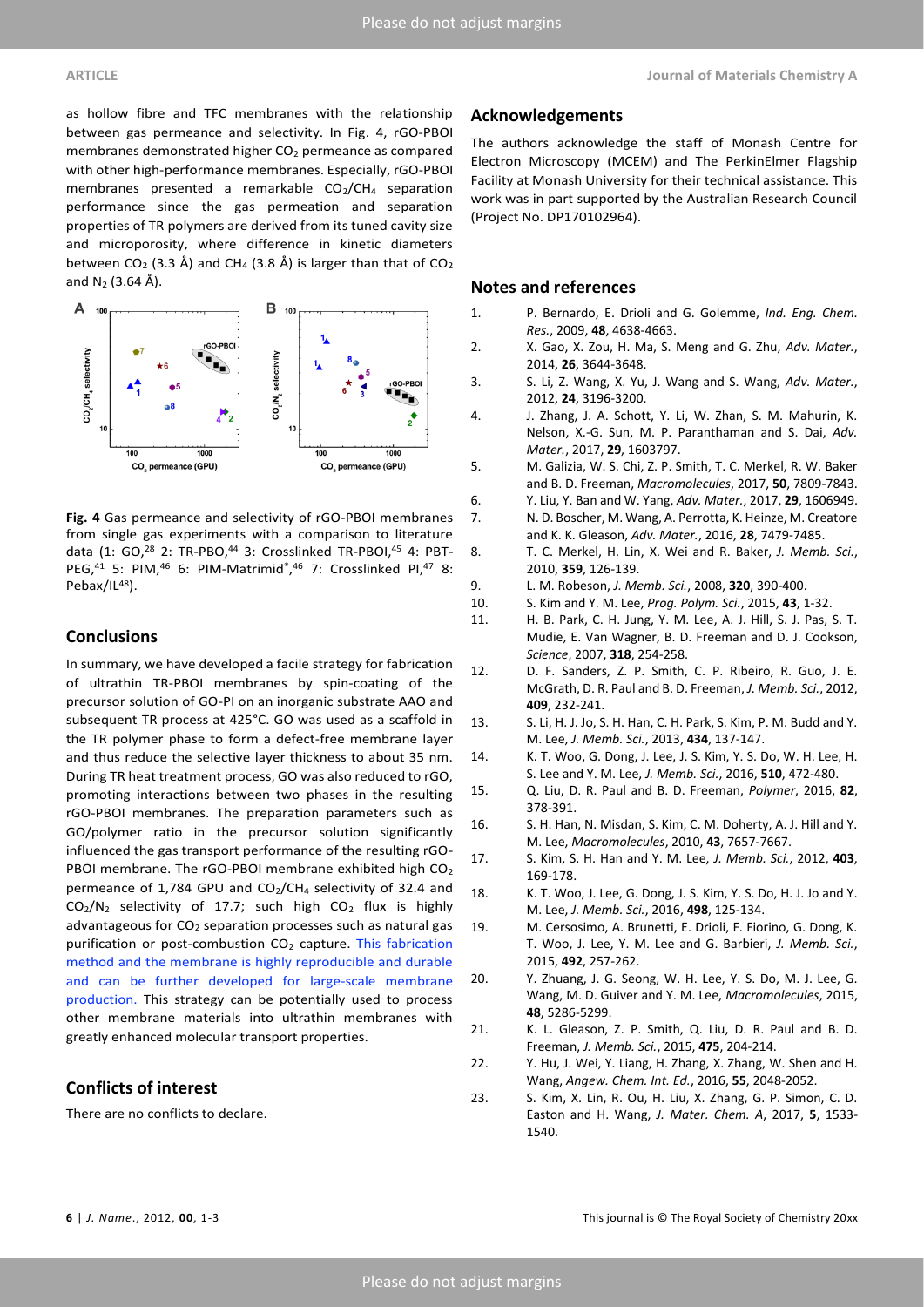**Journal of Materials Chemistry A ARTICLE**

- 24. S. Karan, Z. Jiang and A. G. Livingston, *Science*, 2015, **348**, 1347-1351.
- 25. H. Li, Z. Song, X. Zhang, Y. Huang, S. Li, Y. Mao, H. J. Ploehn, Y. Bao and M. Yu, *Science*, 2013, **342**, 95-98.
- 26. S. Kanehashi, S. Sato, K. Nagai, P. M. Budd, N. B. McKeown, D. Fritsch, Y. Yampolskii, V. Shantarovich, L. Starannikova and N. Belov, *Membrane gas separation*, Wiley, Chichester, West Sussex, 2010.
- 27. S. Wang, Y. Wu, N. Zhang, G. He, Q. Xin, X. Wu, H. Wu, X. Cao, M. D. Guiver and Z. Jiang, *Energy Environ. Sci.*, 2016, **9**, 3107-3112.
- 28. H. W. Kim, H. W. Yoon, S.-M. Yoon, B. M. Yoo, B. K. Ahn, Y. H. Cho, H. J. Shin, H. Yang, U. Paik and S. Kwon, *Science*, 2013, **342**, 91-95.
- 29. R. Kumar, K. Gopalakrishnan, I. Ahmad and C. Rao, *Adv. Funct. Mater.*, 2015, **25**, 5910-5917.
- 30. Z. Jia and Y. Wang, *J. Mater. Chem. A*, 2015, **3**, 4405-4412.
- 31. W. S. Hummers Jr and R. E. Offeman, *J. Am. Chem. Soc.*, 1958, **80**, 1339-1339.
- 32. H. J. Jo, C. Y. Soo, G. Dong, Y. S. Do, H. H. Wang, M. J. Lee, J. R. Quay, M. K. Murphy and Y. M. Lee, *Macromolecules*, 2015, **48**, 2194-2202.
- 33. L. He, D. Li, D. Dong, J. Yao, Y. Huang and H. Wang, *J. Appl. Polym. Sci.*, 2012, **124**, 3383-3391.
- 34. Y. Zhu, M. D. Stoller, W. Cai, A. Velamakanni, R. D. Piner, D. Chen and R. S. Ruoff, *ACS Nano*, 2010, **4**, 1227-1233.
- 35. D. C. Marcano, D. V. Kosynkin, J. M. Berlin, A. Sinitskii, Z. Sun, A. Slesarev, L. B. Alemany, W. Lu and J. M. Tour, 2010.
- 36. Q. Fu, J. Kim, P. A. Gurr, J. M. Scofield, S. E. Kentish and G. G. Qiao, *Energy Environ. Sci.*, 2016, **9**, 434-440.
- 37. A. Achari, S. S and M. Eswaramoorthy, *Energy Environ. Sci.*, 2016, **9**, 1224-1228.
- 38. S. Kim, J. G. Seong, Y. S. Do and Y. M. Lee, *J. Memb. Sci.*, 2015, **474**, 122-131.
- 39. P. Jiang and M. J. McFarland, *J. Am. Chem. Soc.*, 2004, **126**, 13778-13786.
- 40. J. H. Lee, J. Lee, H. J. Jo, J. G. Seong, J. S. Kim, W. H. Lee, J. Moon, D. Lee, W. J. Oh and J.-g. Yeo, *J. Memb. Sci.*, 2017.
- 41. W. Yave, A. Car, J. Wind and K.-V. Peinemann, *Nanotechnology*, 2010, **21**, 395301.
- 42. M. L. Jue, V. Breedveld and R. P. Lively, *J. Memb. Sci.*, 2017, **530**, 33-41.
- 43. W. Fam, J. Mansouri, H. Li and V. Chen, *J. Memb. Sci.*, 2017, **537**, 54-68.
- 44. S. Kim, S. H. Han and Y. M. Lee, *J. Membr. Sci.*, 2012, **403**, 169-178.
- 45. J. H. Lee, J. Lee, H. J. Jo, J. G. Seong, J. S. Kim, W. H. Lee, J. Moon, D. Lee, W. J. Oh and J.-g. Yeo, *J. Membr. Sci.*, 2017.
- 46. M. L. Jue, V. Breedveld and R. P. Lively, *J. Membr. Sci.*, 2017, **530**, 33-41.
- 47. G. Liu, N. Li, S. J. Miller, D. Kim, S. Yi, Y. Labreche and W. J. Koros, *Angew. Chem.*, 2016, **128**, 13958-13962.
- 48. W. Fam, J. Mansouri, H. Li and V. Chen, *J. Membr. Sci.*, 2017, **537**, 54-68.

# **Table of Contents**

A 2D scaffold of graphene oxide (GO) nanosheets is formed inside a polymer to assist the fabrication of a defect-free and ultrathin (< 40 nm) selective layer of thermally rearranged polybenzoxazole-co-imide (TR-PBOI) membranes for energyefficient CO<sub>2</sub> separation. The resulting rGO-PBOI membrane has 482 times CO<sub>2</sub> permeance of TR-PBOI freestanding membrane at a similar  $CO<sub>2</sub>/CH<sub>4</sub>$  selectivity.

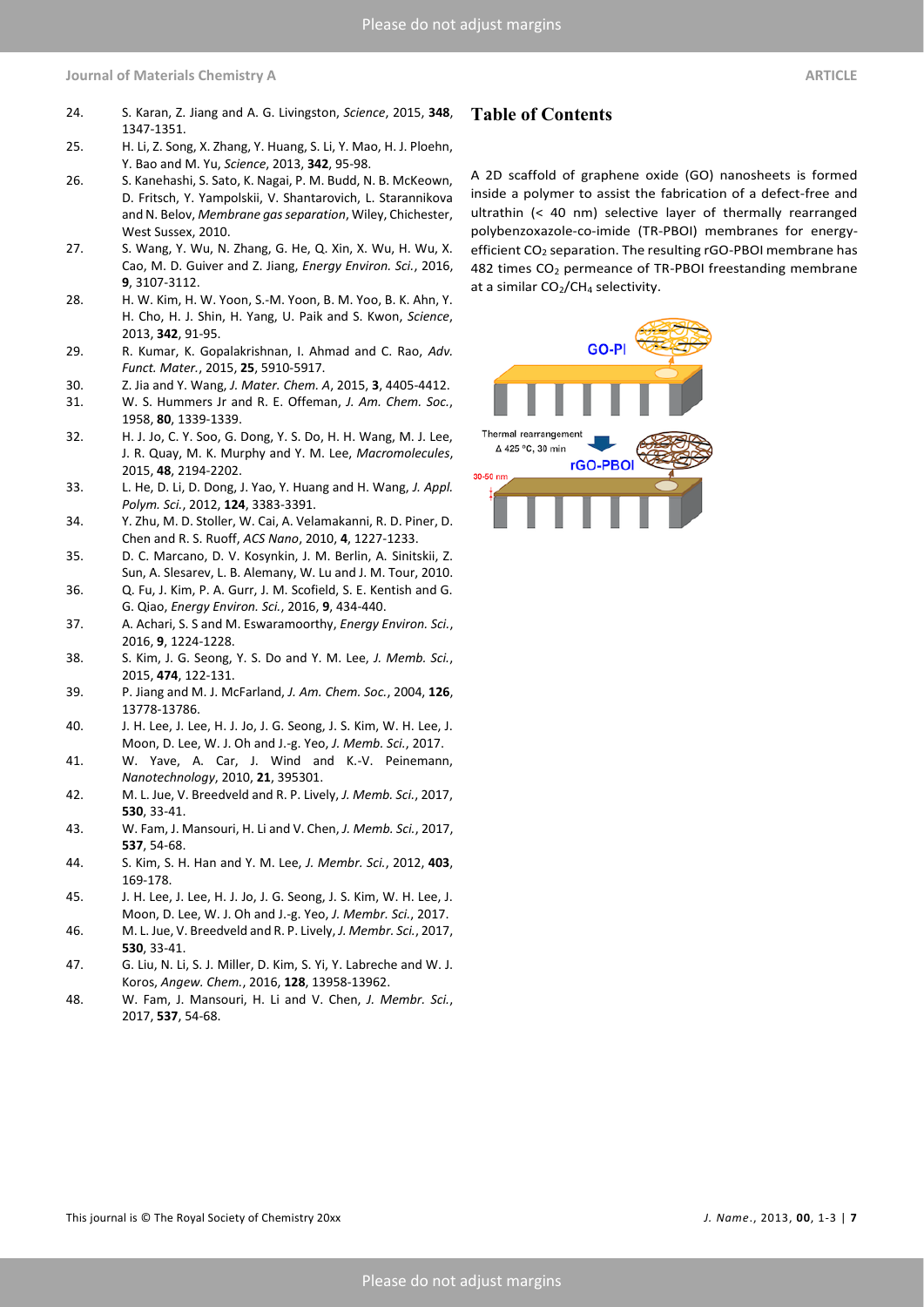Supporting Information

# **Highly permeable thermally rearranged polymer composite membranes with a graphene oxide scaffold for gas separation**

*Seungju Kim, Jue Hou, Yuqi Wang, Ranwen Ou, George P. Simon, Jong Geun Seong, Young Moo Lee, and Huanting Wang\**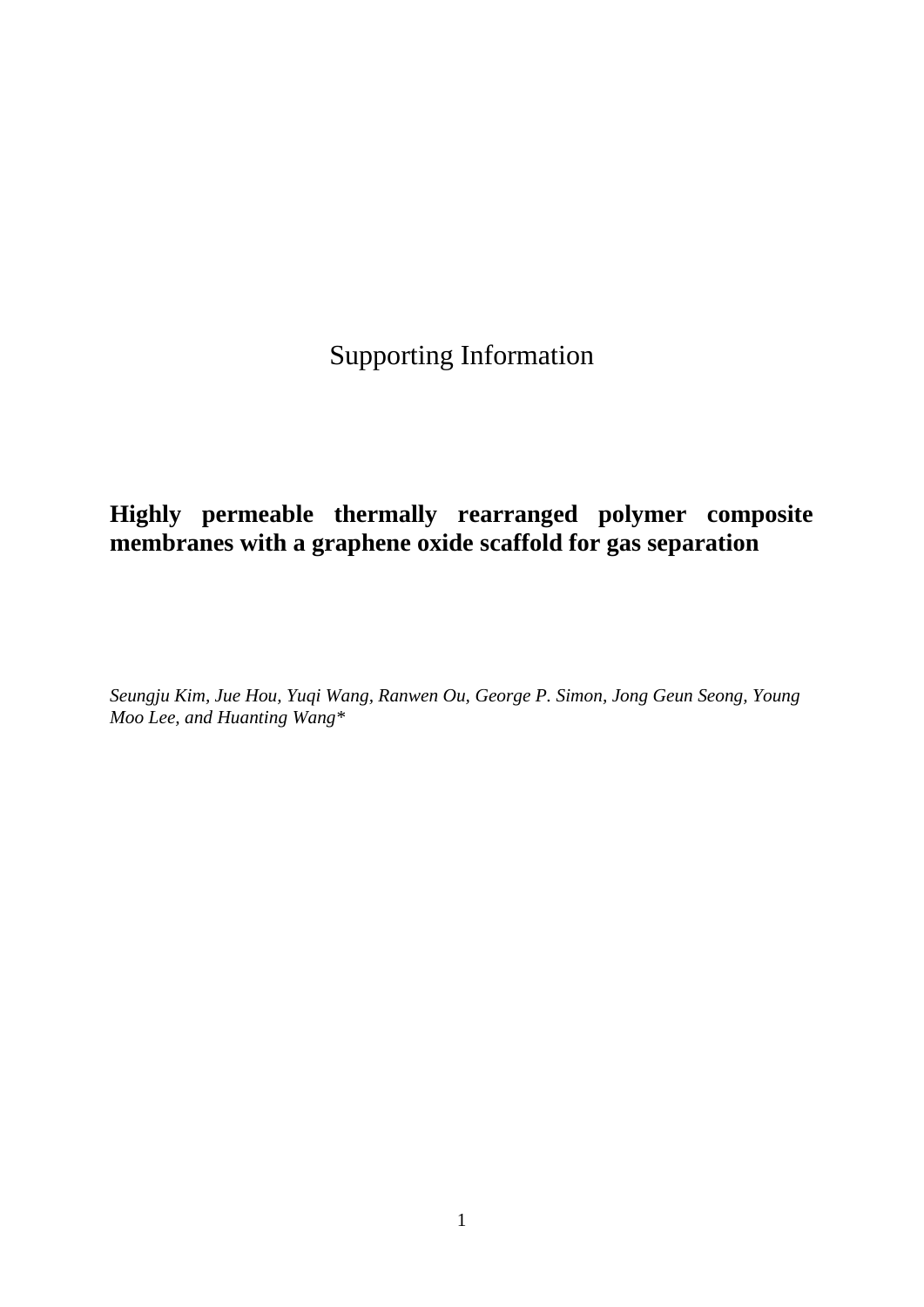

**Fig. S1** Chemical structures of the monomers, PI and TR-PBOI membranes.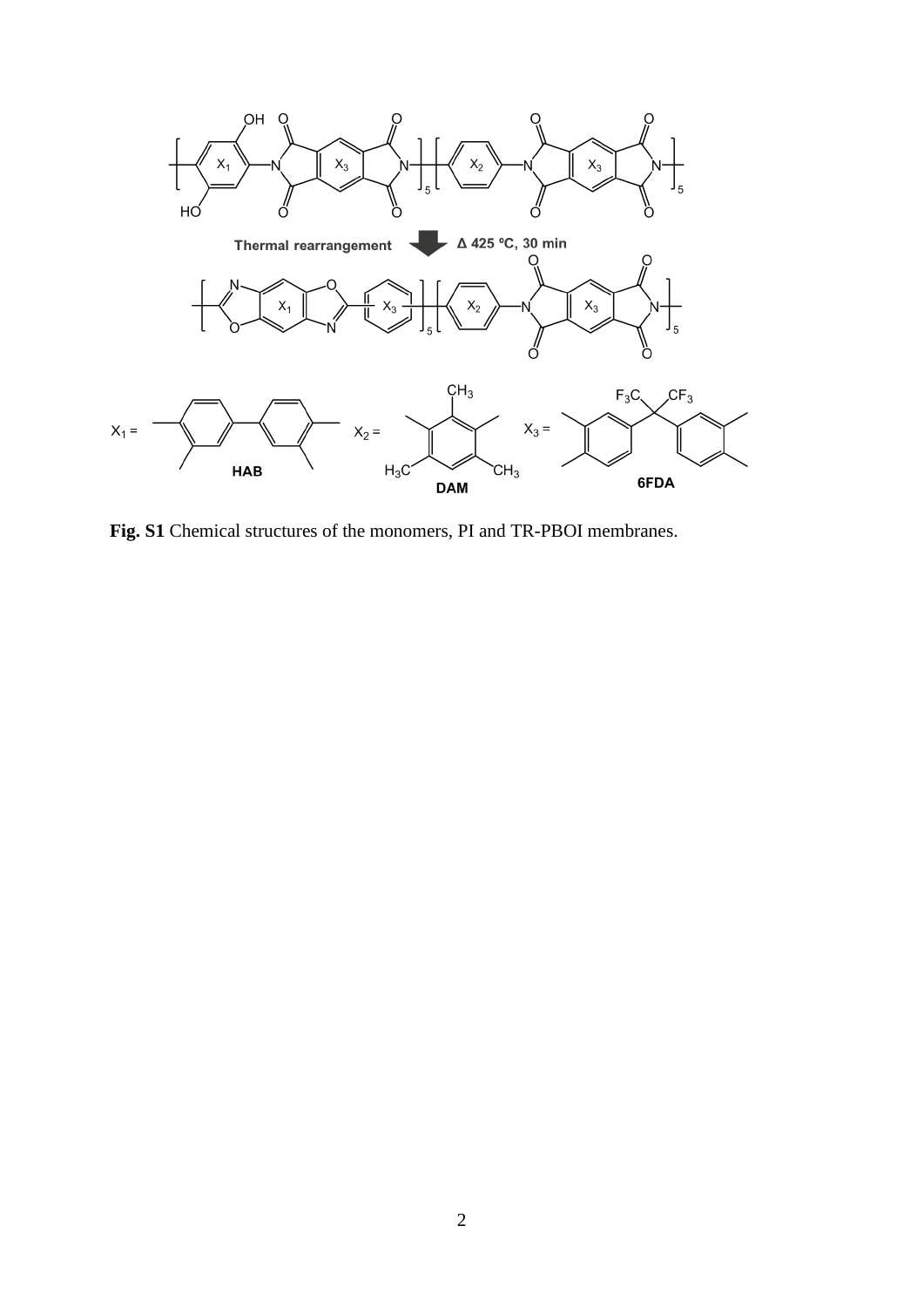

**Fig. S2** Thermogravimetric analysis (TGA) curves of PI and GO-PI freestanding membranes.

The first weight loss between 420 °C to 490 °C represents thermal conversion from PI to PBOI. Thermal rearrangement temperatures ( $T_{TR1}$ ,  $T_{TR1}$ , and  $T_{TR1}$ ) were determined from its derivation curve and a duration time at 425 ºC was determined from its isotherm curve at 425 ºC by comparing to theoretical and experimental weight loss of thermal conversion.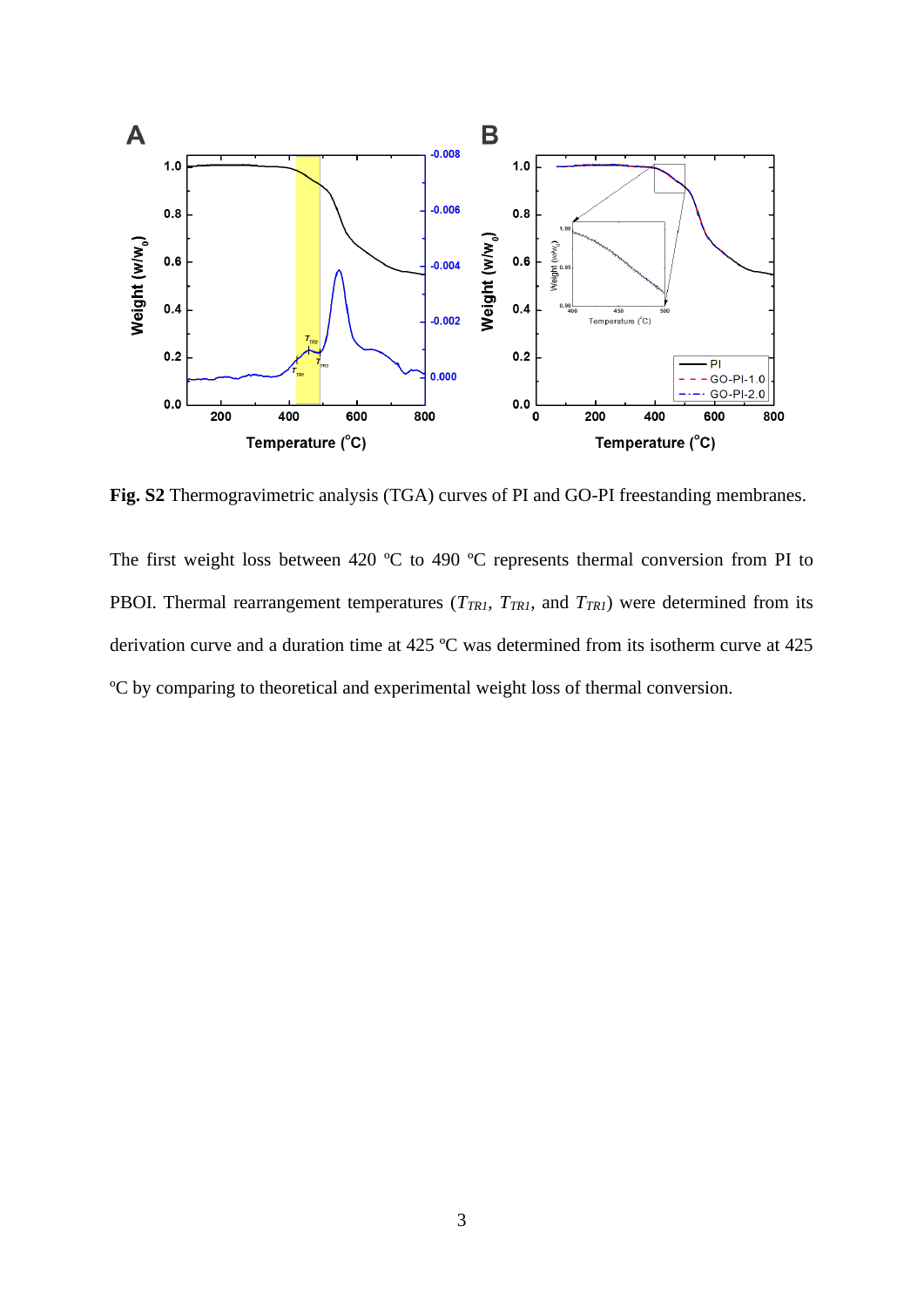

**Fig. S3** Fourier transform infrared spectroscopy (ATR-FTIR) spectra of PIs and TR-PBOIs.

Typical bands of imide at 1788 cm<sup>-1</sup>, 1720 cm<sup>-1</sup>, 1369 cm<sup>-1</sup>, and 1103 cm<sup>-1</sup> were found in both PIs and PBOIs and a broad band of hydroxyl groups  $(3375 \text{ cm}^{-1})$  was only observed in PIs. Hydroxyl groups in PI and GO were disappeared during thermal rearrangement and a typical band of benzoxazoles  $(1558 \text{ cm}^{-1})$  was appeared.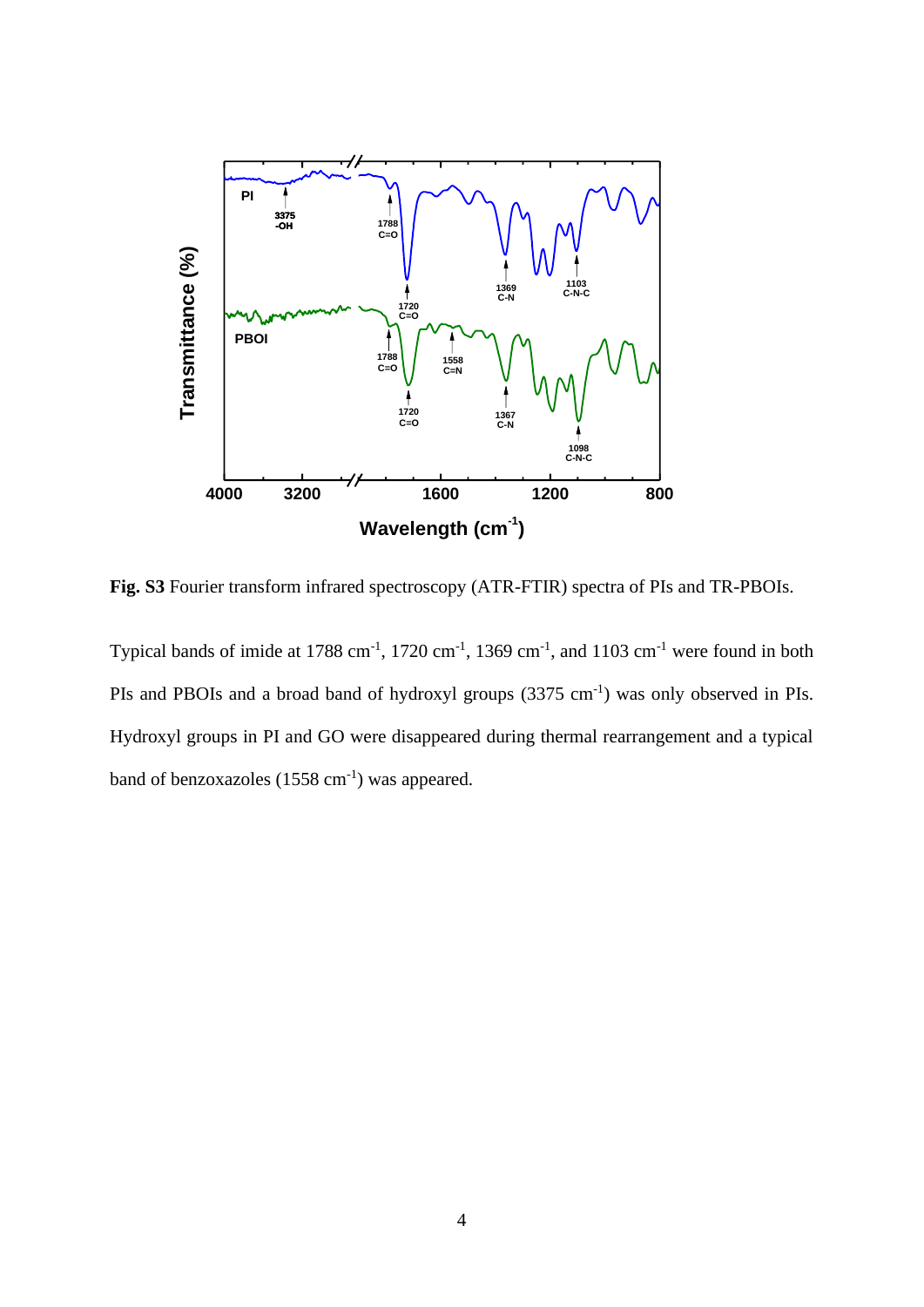

**Fig. S4** X-ray diffraction (XRD) curves of PIs and TR-PBOIs.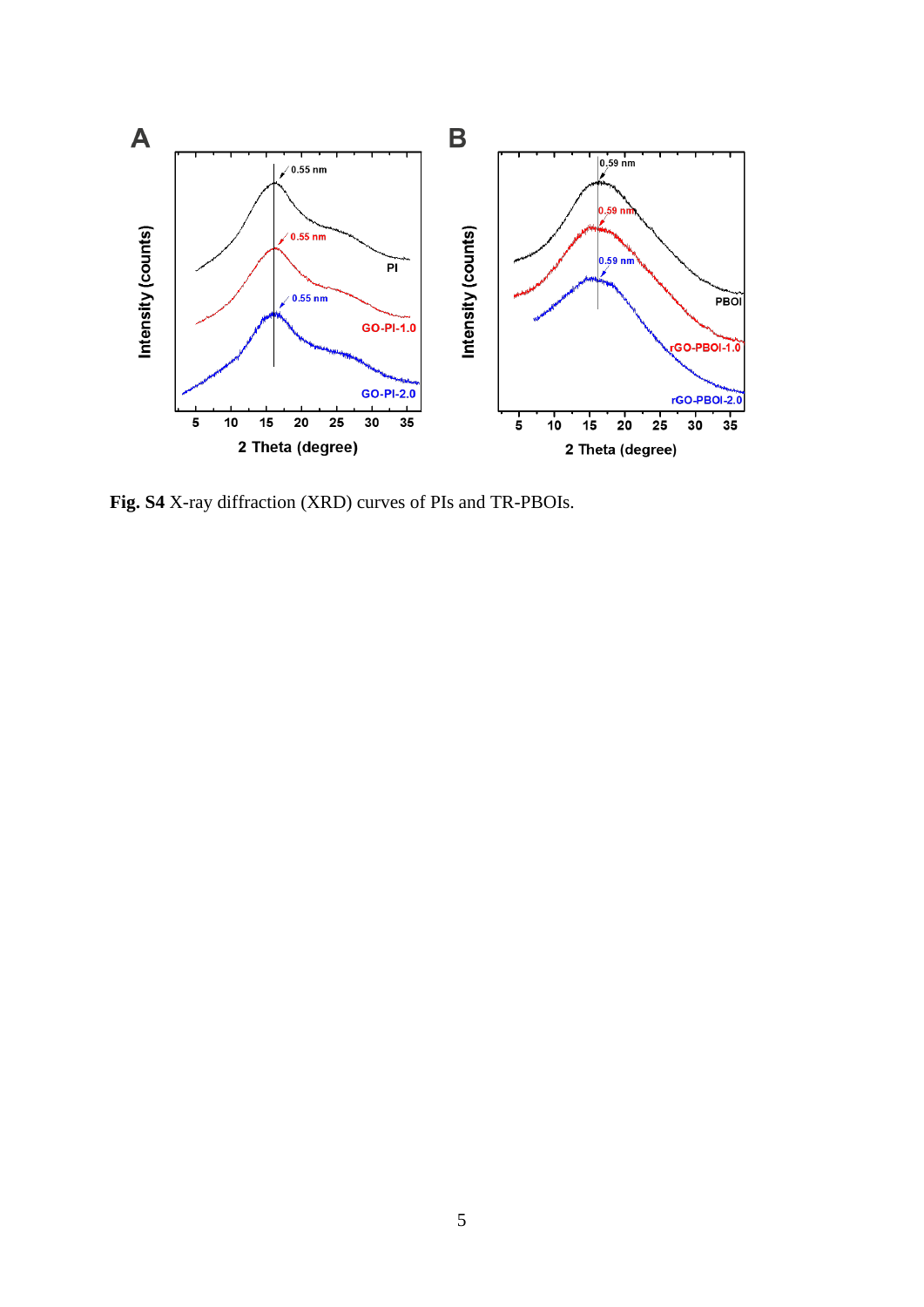

**Fig. S5** Scanning electron microscope (SEM) images of AAO substrate (a) surface and (b) cross-section.



**Fig. S6** Scanning electron microscope (SEM) images of (a) GO-PI-2.0 and (b) rGO-PBOI-2.0 prepared from 2.0 wt% solution in THF.